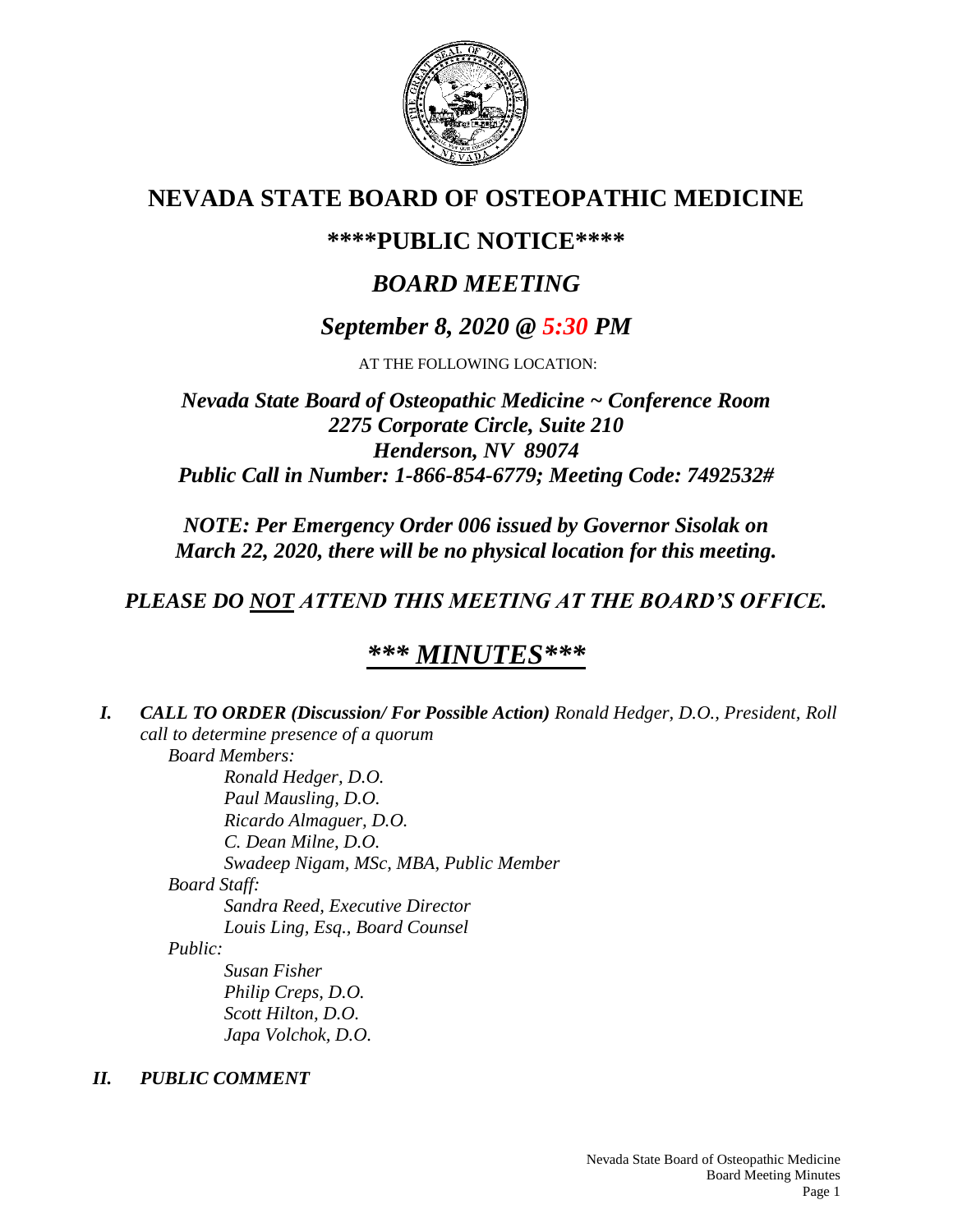**NOTE**: *Prior to the commencement and conclusion of a contested case or a quasi-judicial proceeding that may affect the due process rights of an individual, the board may refuse to consider public comment. See NRS 233B.126.* No comments.

## *III. APPROVAL OF BOARD MEETING MINUTES FROM AUGUST 11, 2020*

*(Discussion/For Possible Action) Ronald Hedger, D.O., President*

Dr. Milne made a motion to approve the minutes from August 11, 2020; seconded by Dr. Mausling. There being no discussion, the minutes were approved by the Board.

#### *IV. CONSENT AGENDA TO GRANT LICENSURE FOR OSTEOPATHIC PHYSICIANS, PHYSICIAN ASSISTANTS AND SPECIAL LICENSES (Discussion/ For Possible Action) Ronald Hedger, D.O., President*

*Under this item the Board may consider the recommendations of the Executive Director and/or President/Vice President to grant licensure to the below listed applicants. The Board may remove any applicant's name from the consent motion, but may not discuss the contents of the application for licensure without the applicant present following proper notice pursuant to the open meeting law.*

#### **Osteopathic Physician Name Specialty**

*Lorianne Avino, D.O. Psychiatry Cassandra Ceremuga, D.O. Pediatrics Adam Freilich, D.O. Anesthesiology Chrisalbeth Guillermo, D.O. Psychiatry Jeffrey Houghton, D.O. Emergency Medicine Heather Jones, D.O. Family Medicine Trenton Knewtson, D.O. Family Medicine Jason Lao, D.O. Family Medicine Alexandra Lewis, D.O. Emergency Medicine Hayden Maag, D.O. Emergency Medicine Jordan Martinez, D.O. Pediatrics Geoffrey McWilliams, D.O. Diagnostic Radiology Anisha Patel-Dunn, D.O. Psychiatry Kathryn Totino, D.O. Diagnostic Radiology Russell Van Maele, D.O. Internal Medicine*

*Physician Assistant Supervising Physician*

*Courtney Behrens, PA-C Michael Lundberg, D.O. Richard Nudd, PA-C Active Not-Working*

Dr. Milne made a motion to approve the licensees as written; and, seconded by Dr. Mausling. There being no discussion, the Board approved licensure.

## *V. +CONSIDERATION/APPROVAL OF SETTLEMENT AGREEMENT AND ORDER REGARDING DARREN WIRTZ, D.O., (Discussion/For Possible Action) Board may go*

*into closed* session *pursuant to NRS 241.030 to move to a closed session because the discussion will have to do with this applicant's character, alleged misconduct, professional competence, or similar items). Ronald Hedger, D.O., President*

Mr. Ling explained the Settlement Agreement and Order (SAO). Dr. Wirtz is to pay \$1,000 in fees and costs and \$5,000 in fines. He is to have an evaluation by Larry Espadero, LADC, to determine if he needs to participate in a diversion program. After the evaluation, he would be placed on probation for a minimum of one year. The probation is based on the length of the diversion program. The SAO indicated Dr. Wirtz would continue with marriage counseling. Any failure of the terms in the SAO would result in an automatic suspension of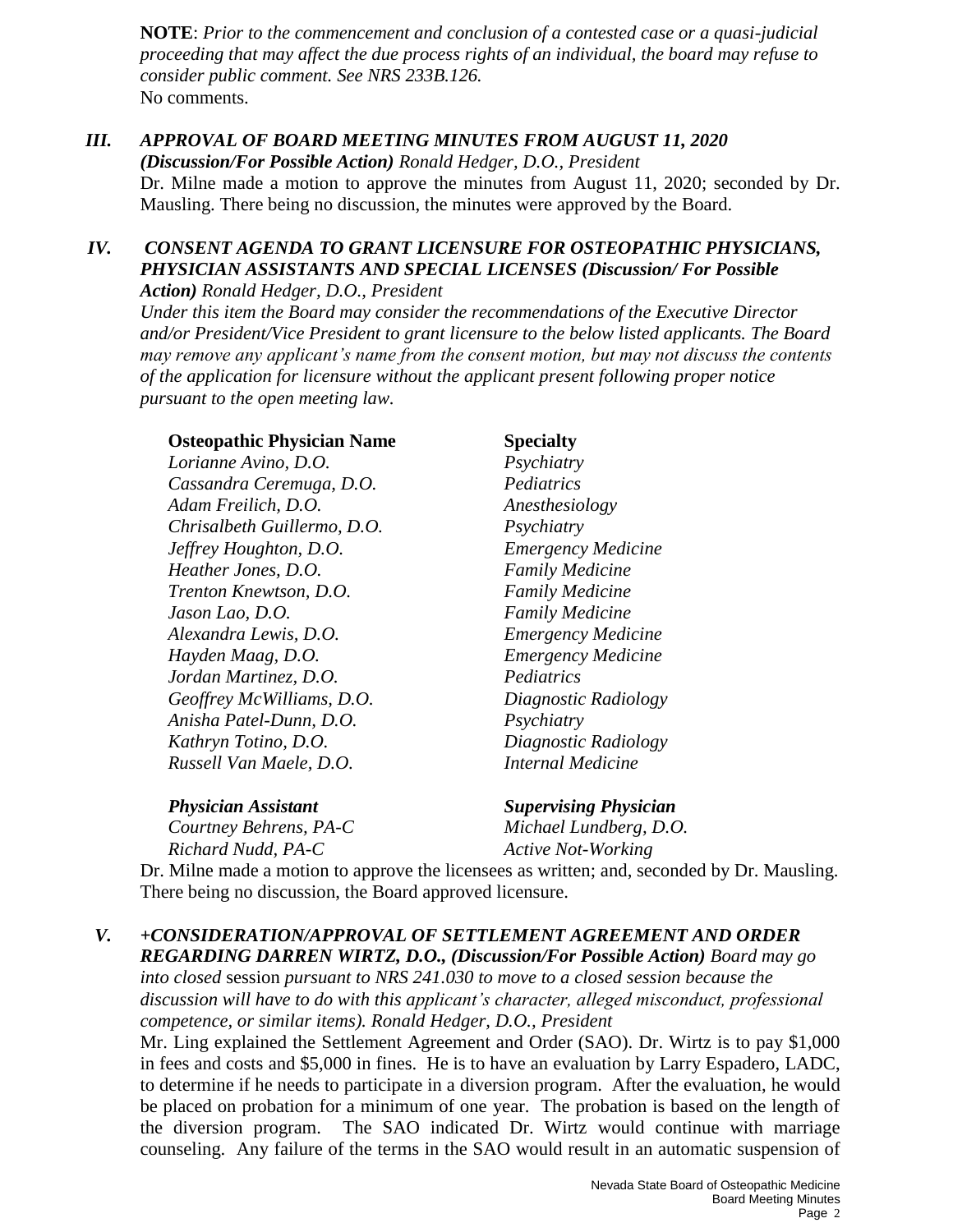his license. A motion was made by Dr. Hedger to approve the SAO; and, seconded by Dr. Mausling. There being some discussion, the Board approved the settlement agreement.

*VI. +CONSIDERATION/APPROVAL OF APPLICATION FOR LICENSURE FOR SCOTT HILTON, D.O., (Discussion/For Possible Action) Board may go into closed* session *pursuant to NRS 241.030 to move to a closed session because the discussion will have to do with this applicant's character, alleged misconduct, professional competence, or similar items) Ronald Hedger, D.O., President*

Dr. Hedger asked Dr. Hilton if he would prefer an open or closed session. Dr. Hilton chose a closed session. A motion was made by Dr. Milne to go into a closed session; seconded by Dr. Mausling and approved by the Board. Dr. Hedger made a motion to grant licensure to Scott Hilton, D.O., seconded by Dr. Mausling. The motion was approved by the Board to license Dr. Hilton.

## *VII. +CONSIDERATION/APPROVAL OF APPLICATION FOR LICENSURE FOR PHILIP*

*CREPS, D.O., (Discussion/For Possible Action) Board may go into closed* session *pursuant to NRS 241.030 to move to a closed session because the discussion will have to do with this applicant's character, alleged misconduct, professional competence, or similar items) Ronald Hedger, D.O., President*

Dr. Hedger asked Dr. Creps if he would prefer an open or closed session. Dr. Creps chose a closed session. A motion was made by Mr. Nigam; seconded by Dr. Almaguer to go into closed session and approved by the Board. A motion was made by Dr. Hedger to grant licensure to Philip Creps, D.O. a license; seconded by Mr. Nigam. The motion was approved to license Dr. Creps.

#### *VIII. +CONSIDERATION/APPROVAL OF APPLICATION FOR LICENSURE FOR JAPA VOLCHOK, D.O., (Discussion/For Possible Action) Board may go into closed* session

*pursuant to NRS 241.030 to move to a closed session because the discussion will have to do with this applicant's character, alleged misconduct, professional competence, or similar items) Ronald Hedger, D.O., President*

Dr. Hedger asked Dr. Volchok is he would like to go into a closed session. Dr. Volchok chose an open session. Dr. Hedger asked Dr. Volchok to explain the criminal indictment in 2008. Dr. Volchok explained the circumstances leading to the indictment and its subsequent dismissal. He also explained previous disciplinary actions, which had been resolved. Dr. Hedger made a motion to grant licensure for Japa Volchok, D.O.; seconded by Dr. Almaguer. There being some discussion, the Board approved licensure for Dr. Volchok.

#### *IX. CONSIDERATION/ACTION RELATING TO PUBLICATION OF SETTLEMENT AGREEMENTS FOR NON-REPORTING AND OTHER ADMINISTRATIVE CAUSES WHICH MAY INCLUDE POTENTIAL STATUTORY OR REGULATORY REVISIONS OF POLICY CHANGES, (Discussion/For Possible Action) Ronald Hedger, D.O., President*

Ms. Reed explained a request was made by one of the licensees, asking to remove the "disciplinary" title labeled for non-reporting settlement agreements. She suggested the Board may want to consider moving the non-reporting actions from the disciplinary actions on the Board website, and be placed under a new category, such as "Administrative Fines." The non-reporting actions are not reported to the National Practitioner Data Bank, and are only charged administrative fines, due to not reporting in the statutory timeframe, actions involving the licensees. Dr. Hedger made a motion to create a new category for settlement agreements that were not disciplinary actions; seconded by Mr. Nigam. There being some discussion, the motion was approved.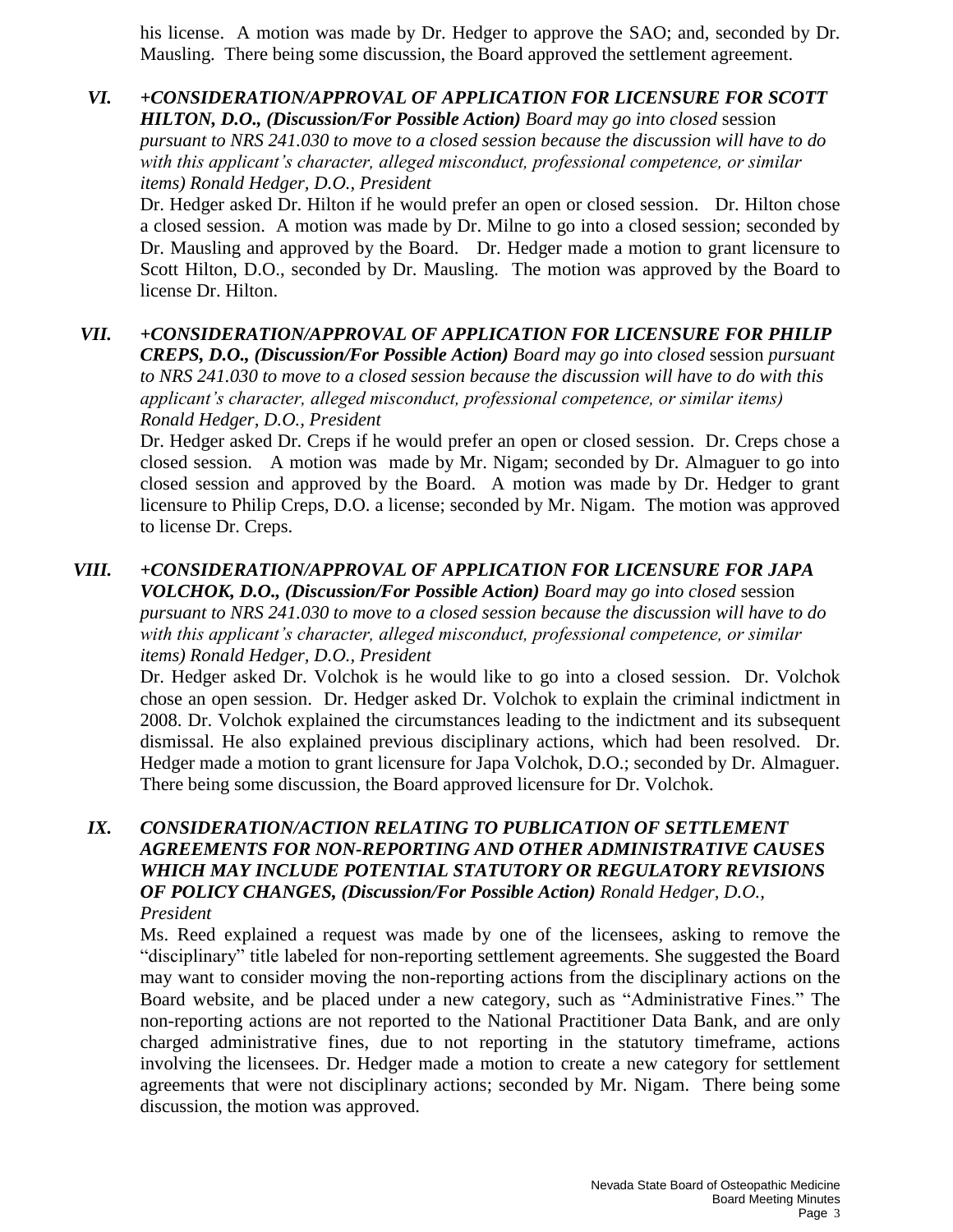#### *X. CONSIDERATION/ACTION REGARDING COMPLIANCE WITH NRS 622.234, INCLUDING POTENTIAL POLICY RELATED THERETO, (Discussion/For Possible Action) Ronald Hedger, D.O., President*

Mr. Ling explained that chapter NRS 622, which was effective on January 1, 2020, involves all licensing Boards to ensure an anti-embezzlement system. The statute requires two Board members of a Board to review all expenditures within a given time frame, at least quarterly, and sign an attestation to such review. The Board shall create a policy to address how the requirement will be satisfied. Staff wwould create a policy and present it to the Board for approval at the next Board meeting. Mr. Nigam volunteered to review the expenditures.

#### *XI. CONSIDERATION/ACTION REGARDING POTENTIAL POSITION THE BOARD MIGHT ASSERT TO FSMB REGARDING FEDERAL BILLS ALLOWING TEMPORARY RECIPROCITY DURING THE COVID-19 EMERGENCY (Discussion/For Possible Action) Ronald Hedger, D.O., President*

Ms. Reed stated the Federation of State Medical Boards (FSMB) sent an email to the Board requesting State Board input on two federal bills temporarily allowing reciprocity in licensing during the COVID emergency. One bill states telemedicine may be practiced in any State without a license in that particular state. The Board would be unable to track who would be practicing telemedicine in Nevada. The other bill has more restrictions, requiring the provider to notify the Board about the desire to practice telemedicine and submit further information. The Board would have more control over the provider if any issues arose from such a practice. Dr. Milne stated the state does not currently need additional physicians to treat COVID-19 patients. A motion was made by Dr. Hedger for the Board to notify FSMB to oppose the bills; seconded by Dr. Mausling. There being some discussion, the motion approved by the Board to oppose the bills. Ms. Fisher suggested she would like to contact the State congressmen regarding the Board's opinion of the two bills.

### *XII. EXECUTIVE DIRECTOR'S REPORT*

- a. Financial Statements Ms. Reed explained the financial statements and indicated one of the expenses for computer services should have been calculated in FY 2019-2020. After this is corrected with the accountants, she would send updated financial statements to the Board members.
- b. Licensing Ms. Reed explained the licensee status for new applicants.
- c. Complaints Ms. Reed requested Board members to provide a status after one month or so, of complaint reviews after they have been assigned.
- *XIII. LEGAL REPORT (Discussion/For Possible Action) by Louis Ling, Board Counsel and/or Justin Taruc, Deputy Attorney General*  There was nothing to report.
- *XIV. LEGISLATIVE UPDATE (Discussion/For Possible Action) by Susan Fisher, Board Government Affairs/Lobbyist*. Ms. Fisher stated that several current bill draft requests (BDR) have been sent to Ms. Reed and Mr. Ling for review. One BDR addresses amending the requirement of fingerprints for licensing active military, veterans, and their spouses.
- *XV. ITEMS FOR FUTURE DISCUSSION/ACTION/UPCOMING AGENDA* No Comments.
- *XVI. PRESIDENT'S REPORT on Board Business, Ronald Hedger, D.O., President* There was nothing to report
- *XVII. PUBLIC COMMENT*